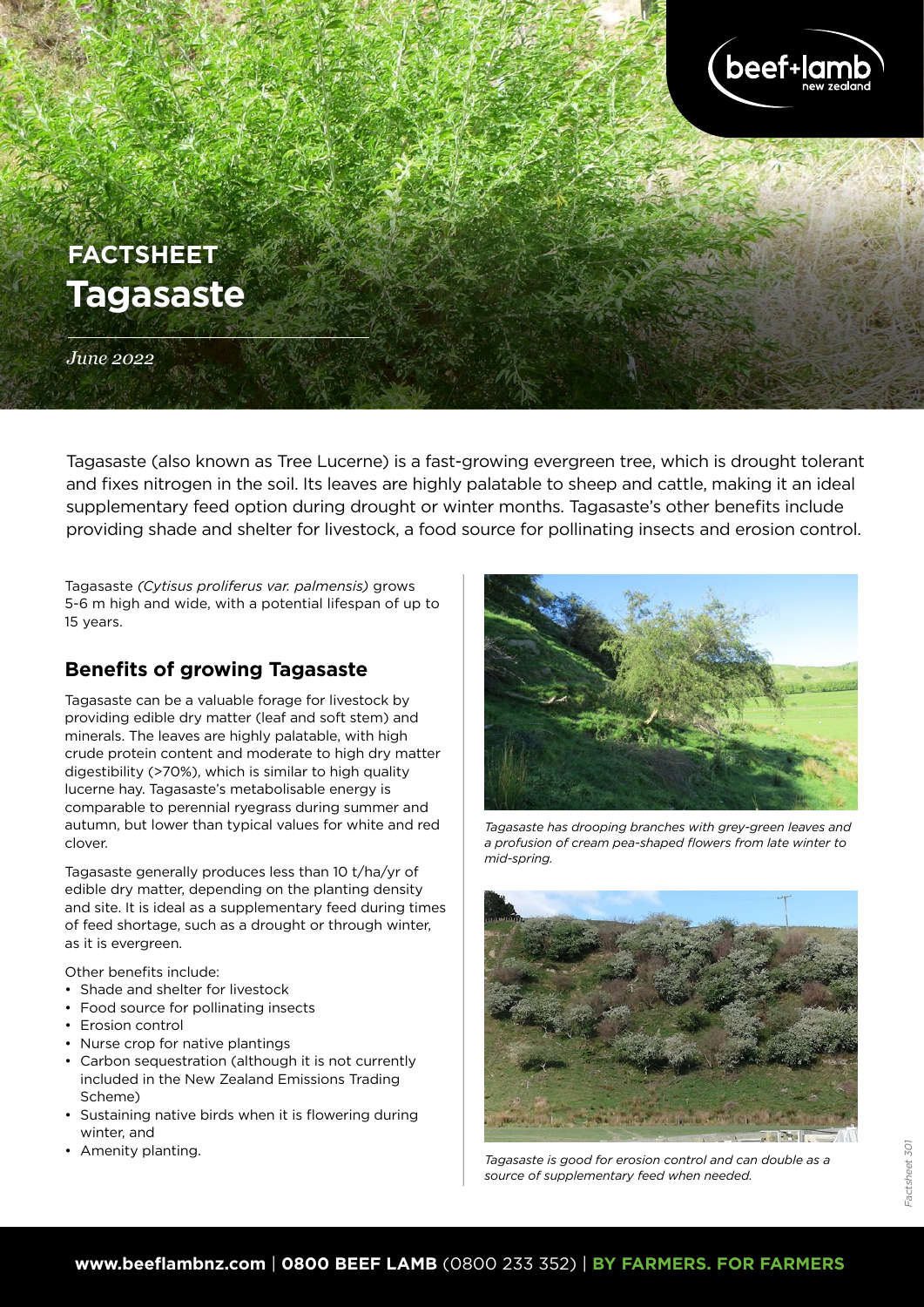# **Improved livestock performance**

Tagasaste is best used as a supplementary feed on hill country when there is insufficient pasture.

Despite Tagasaste's moderate to high crude protein content and digestibility, livestock growth rates from a sole diet of tagasaste are low compared to grazing improved pasture.

A 1990 trial showed lambs in Canterbury (approx. 23 kg liveweight) fed tagasaste as a sole diet for six weeks gained 81 g/day, compared with those fed lucerne, which grew 265 g/day.

In a 1997 Australian trial, young cattle (approx. 190 kg) gained 1.0-1.5 kg/head/day in cool moist winterspring conditions. But, in hot and dry summer-autumn conditions, growth rates dropped to <0.5 kg/head/day.

Tagasaste contains phenolic compounds, such as condensed tannins. High levels of condensed tannins may reduce palatability and feed intake during summer. In New Zealand, tagasaste in hill country is best used as a browse species to supplement a pasture-based diet. In this way, pasture can reduce the potential negative effects of condensed tannins on intake, while tagasaste can provide valuable protein to complement low pasture quality.

# **What farmers say about tagasaste**

## Greg Hart, Central Hawke's Bay:

*"Our regenerative style of farming lends itself very well to pasture-tree combinations. Tagasaste is one of the nitrogen-fixing trees which we use in combination with others to provide a variety of benefits to the farm. It is fast growing and provides shelter for livestock, as well as being there as a feed source if needed."* 

## Nick Broad, Wairoa:

*"I'm looking for shade, shelter and erosion control on my hills. Tagasaste is a tree which can do this while maintaining our carrying capacity and it's great to have the native birds around in winter."*

# **Potential issues**

Because of its drought tolerance, prolific seed production and longevity of seed in the soil, tagasaste can become a weed in disturbed areas, such as shingle riverbeds, north-facing banks and sand dunes. It is not frost tolerant, so unlikely to become a weed in high rainfall or frost-prone areas.

# **Where does it grow in New Zealand?**

Tagasaste is best suited to drought-prone flat land and north-facing hill country with free-draining soils. It can tolerate high rainfall where soils are well drained, such as pumice soils. It will not tolerate waterlogged soils.

Tagasaste grows up to 400 m above sea level in the North Island and up to 200 m above sea level in the South Island. While seedlings are frost tender, mature trees tolerate frosts as low as -9 deg C.

The map below shows where tagasaste grows successfully.

- **• Pink areas:** Annual rainfall is below 1000 mm. Tagasaste grows well, but is susceptible to frostdamage.
- **• Yellow areas:** High rainfall. Tagasaste growth will be successful where soil types are well drained and heavy frosts are uncommon.
- **• Uncoloured areas: microsites.** The remainder of the North Island and parts of the South Island have microsites where tagasaste can be grown, although many of these sites have either wet/heavy soils or are frost-prone.

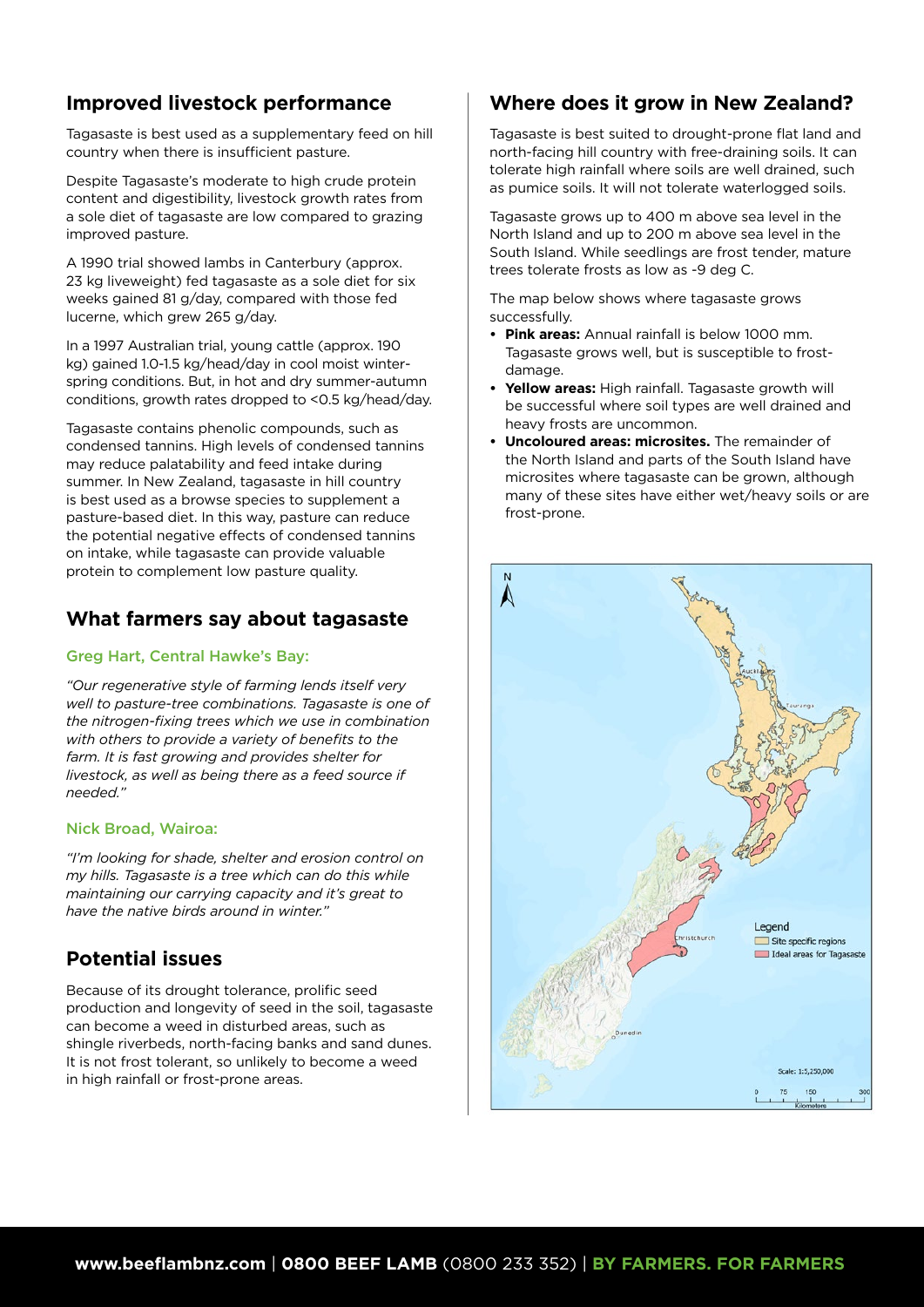# **Establishment cost and financial benefits**

Tagasaste is best grown from seedlings. Individual trees can be protected by tree guards during their establishment. This enables the area to be grazed, pasture quality maintained and weeds controlled. Otherwise, areas of unprotected trees must be fenced to exclude stock for up to two years.

### Cost/ha to establish

Unprotected trees: \$860/ha Protected trees: \$5570/ha

## Financial benefits on pastoral hill country

|                                           | \$/ha/yr |
|-------------------------------------------|----------|
| Feed value (comparable to lucerne hay)    | \$114    |
| Estimated value of N fixation*            | \$62     |
| Honey production                          | \$300    |
| Soil conservation through reduced erosion | \$250    |
| <b>TOTAL ESTIMATED BENEFIT</b>            | \$726    |

*\* Based on a case study on a Wairoa farm. Note, estimated benefits may differ depending on location.*

# **Establishing tagasaste**

Establishing tagasaste via transplanting is much more successful than direct seeding\*.

Tagasaste establishment can take 12-24 months during which time it cannot be grazed.

*\* For information on tagasaste seed collection, germination and direct drilling, see the Resources section at the foot of this factsheet.* 

#### Plant spacing

|                             | <b>Planting distance</b><br>(metres) | Stems/<br>hectare        | <b>Planting</b><br>formation |
|-----------------------------|--------------------------------------|--------------------------|------------------------------|
| Forage - to be<br>trimmed   | $4 - 6$                              | 400                      | Evenly spaced                |
| Forage -<br>untrimmed       | $8-10$                               | 120                      | Evenly spaced                |
| Shelterbelt -<br>single row | $1 - 3$                              | <b>Not</b><br>applicable | Single row                   |
| Shelterbelt -<br>double row | 2-3 within row;<br>1-2 between rows  | <b>Not</b><br>applicable | Off-set the<br>two rows      |
| Erosion<br>control          | 8                                    | 156                      | Evenly spaced                |

## Site preparation

- 1) Brushweeds (e.g. blackberry and gorse) may require repeat herbicide applications up to six months before tagasaste establishment.
- 2) Remove resident vegetation by hard grazing with livestock.
- 3) Correct soil nutrient deficiencies. Aim for a pH of 5.0-6.0 and Olsen P ≥20.
- 4) Approx. 3-5 weeks before transplanting, spot spray 1 m<sup>2</sup> patches in readiness for the seedlings.



## Transplanting seedlings

Several nurseries around New Zealand sell tagasaste. The easiest way to find a nursery near your location is to google "tagasaste".

| Area's characteristics | When to plant     |
|------------------------|-------------------|
| Frost free             | Autumn            |
| Frost prone            | Late spring       |
| High rainfall          | September/October |

#### Steps:

- 1) Harden-off the seedlings before transplanting. Do this by gradually exposing them to outdoor conditions over a couple of weeks.
- 2) When seedlings are 30-50 cm tall and supported by healthy roots, plant into well-cultivated holes.
- 3) Trim taller seedlings to 30-75 cm to encourage branching.
- 4) Control weeds by hand or herbicide application.
- 5) Manage animal pests (such as hares, rabbits, possums and goats) with baits, net guards, sleeves or chicken mesh. Apply slug bait.